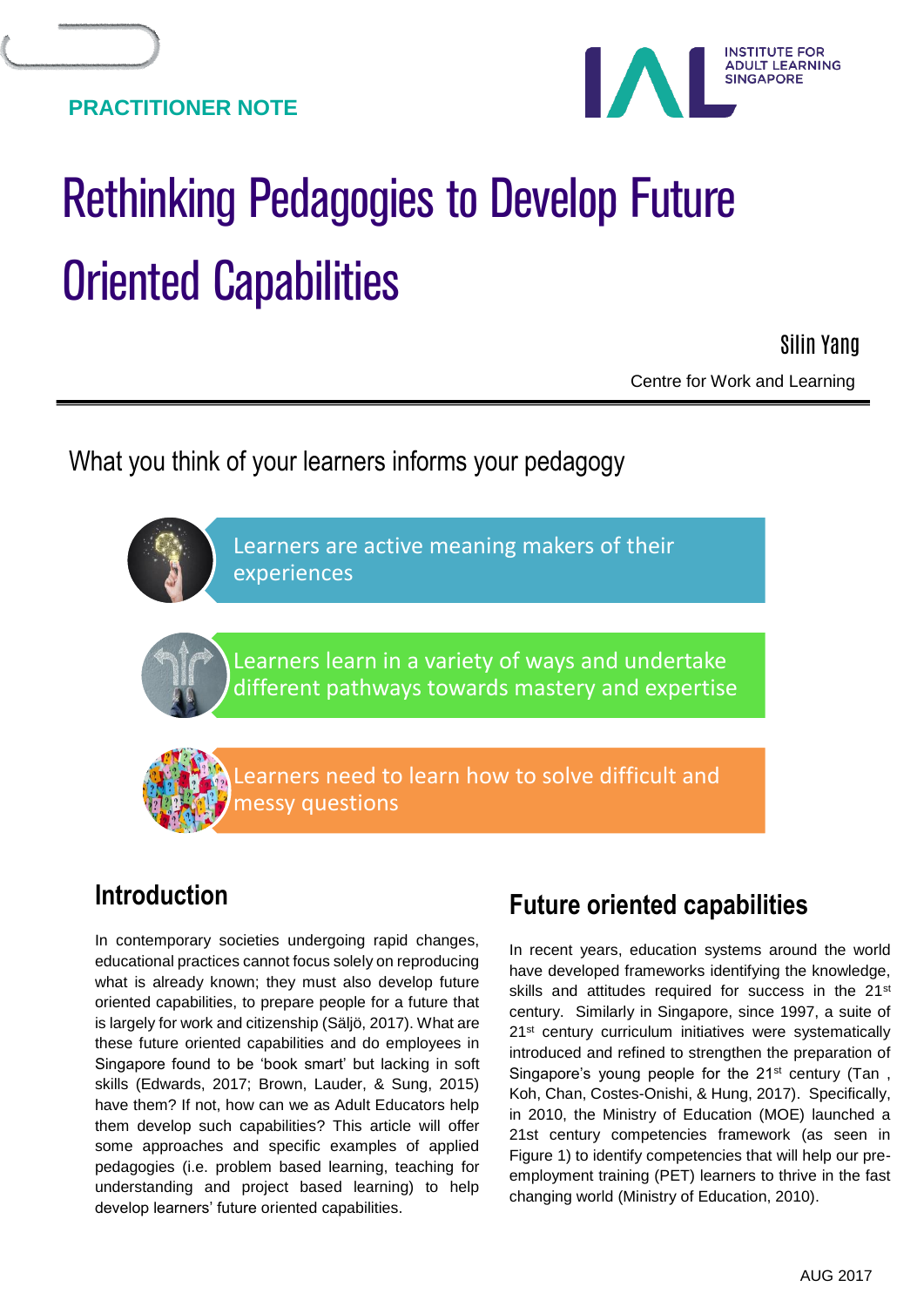Figure 1: Framework for 21st Century Competencies and Student Outcomes



For adult learners, the following capabilities (Figure 2) have been identified from existing literature (Davies, Fidler, & Gorbis, 2011; Casner-Lotto & Benner, 2006; Today, 2017; Tan W. K., 2015; Carnevale, Smith, & Strohl, 2016; OECD, 2016) to be critical for success in the workforce.

Figure 2: Future Oriented Capabilities required of CET Learners



| <b>Future Oriented Capabilities</b>                            |                                                                                                                                                                                   |
|----------------------------------------------------------------|-----------------------------------------------------------------------------------------------------------------------------------------------------------------------------------|
| Teamwork/<br><b>Collaboration</b>                              | Build collaborative relationships<br>with others and have the ability to<br>work with diverse teams,<br>negotiate and manage conflicts.                                           |
| <b>Critical Thinking</b>                                       | Ability to consider different<br>perspectives and offer insights<br>that may be outside standard<br>responses.                                                                    |
| <b>Creative and</b><br>resilient                               | Adapt and demonstrate "out-of<br>the box" and non-linear thinking<br>to respond quickly to unique and<br>unexpected situations.                                                   |
| <b>Problem solving</b>                                         | Ability to identify complex<br>problems and review related<br>information to develop and<br>evaluate options and implement<br>solutions.                                          |
| <b>Networking</b>                                              | Access to exchange of<br>knowledge, ability to build long-<br>term relationships with people in<br>a mutually beneficial way.<br>Requires more than just<br>communication skills. |
| <b>Metacognition</b><br>and<br>meta-thinking                   | Ability to self-reflect on one's own<br>learning and learning how to<br>learn. Big picture thinking,<br>seeking to understand the whole.                                          |
| Trans-<br>disciplinarity                                       | Using knowledge across multiple<br>disciplines to develop a holistic<br>approach to solve complex<br>challenges.                                                                  |
| <b>Information</b><br><b>Literacy and</b><br><b>Management</b> | Ability to discover, use,<br>discriminate and filter information<br>for importance & relevance.                                                                                   |
| <b>Information</b><br><b>Technology</b><br><b>Application</b>  | Ability to select and use<br>appropriate technology to<br>accomplish a given task and to<br>problem solve.                                                                        |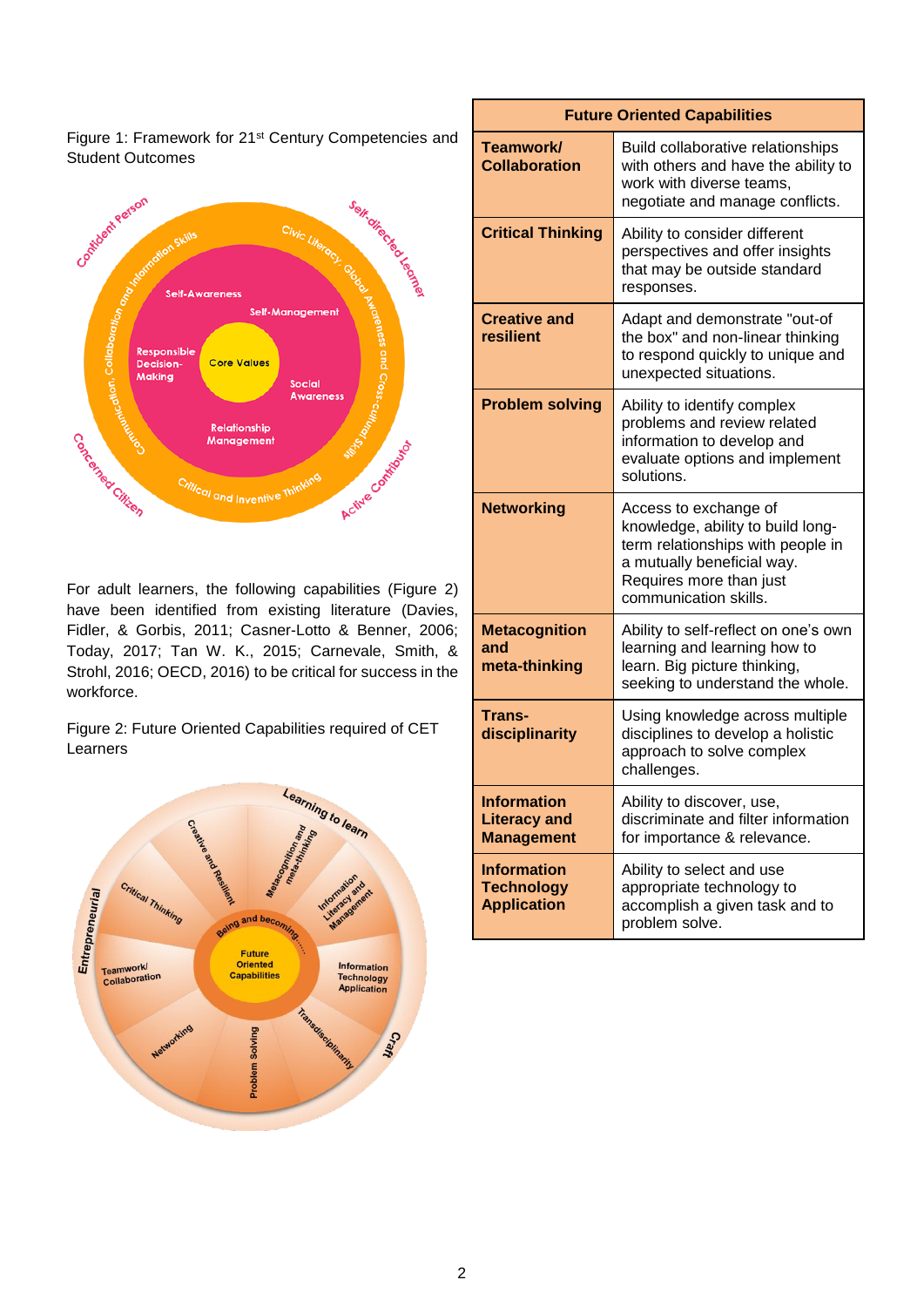## **What pedagogies to adopt?**

How can we as Adult Educators help learners acquire capabilities needed to successfully navigate a complex and uncertain future in both work and life?

Rethinking pedagogies can be an effective way to develop learners' future oriented capabilities as they could be used to develop learners who are ready for change, able to adapt and to position themselves for future possibilities. To do so, educators will need to put the learners who are real-world problem solvers at the heart of learning.

Learners have different profiles and learn in a variety of ways, so the challenge for an educator is to discover which strategy is more effective in helping their learners construct an extensive and flexible knowledge base, develop effective problem-solving skills, cultivate selfdirected, lifelong learning skills; become effective collaborators and peer instructors; and become intrinsically motivated to learn. The following offer some approaches and specific examples of applied pedagogies (Scott, 2015; Whitby, 2007; Chua, Foo, & Yang, 2016) that when reflected upon and discussed in depth, might well stimulate and facilitate learning experiences which will be relevant, engaging, timely and transformative for our adult learners.

### *1. Pedagogies which promote problem solving capabilities*

Education must reorganize around each 'learner's journey as learners undertake different pathways towards mastery and expertise (Leadbeater & Wong, 2010). Therefore, 'one-size-fits-all' approach, a characteristic of traditional education approaches, is no longer relevant in the 21<sup>st</sup> century. Personalised and customized learning provides a more tailored learning experience for the learners, which begins with (1) an in-depth understanding of the needs of the learners, and then (2) providing relevant and challenging opportunities to enhance their learning and development. With personalized and customized learning, learners would be able to approach problems in their own way, grasp ideas at their own pace, and respond differently to multiple forms of feedback (Hampson, Patton, & Shanks, 2011). This cultivates greater learner autonomy and inspires them to take ownership of their own learning.

#### *Problem based Learning*

Rather than using didactic teaching where the learner is a passive recipient, educators can consider the use of problem based learning which is a constructivist approach that organises curriculum and instruction around carefully crafted "ill-structured" problems. With educators taking on the role as facilitators, learners can develop collaboration and communication skills as they work in teams to identify problems, formulate hypotheses, conduct data searches, perform experiments, formulate solutions and determine the best "fit" of solutions to the conditions of the problem, all of which are examples of future oriented capabilities. In Problem based learning, the educator is expected to model good strategies for thinking and learning and facilitate knowledge construction and skills mastery.

#### *Example*

In a marketing course, instead of getting the learners to state the specific steps in developing a marketing plan, educators can design a problem trigger for the learners to formulate their solution to. An example of a problem trigger as follows:

*ABC Enterprise will soon start work on the construction of a fully operational hotel 'Changi Coast Hotel' in Changi. This hotel will have 50 rooms including 5 well appointed suites, conference and meeting facilities for small meeting groups of up to 100 participants in a theatre style seating, and a restaurant that can seat up to 100 diners at any one time. The hotel aims to achieve at least 50% average occupancy rate at a REVPAR (revenue per available room) of S\$120. Your team has been tasked to develop a strategic marketing plan that will enable Changi Coast Hotel to achieve its aim.* 

### *2. Pedagogies which promote critical thinking*

Meaningful learning occurs when the learner sees the relevance to his/her learning in real life (Brown, Collins, & Duguid, 1989) and is able to contextualise the use of knowledge and skills (Chee, 2014). Learning 'about' things does not enable learners to acquire the skills they will need to be future oriented (Smith, Sheppard, Johnson, & Johnson, 2005). Learners need to learn how to ask critical questions and solve difficult and messy questions, by developing a deep understanding of key concepts and processes that will help them understand how experts frame problems, make decisions and cope with unique situations.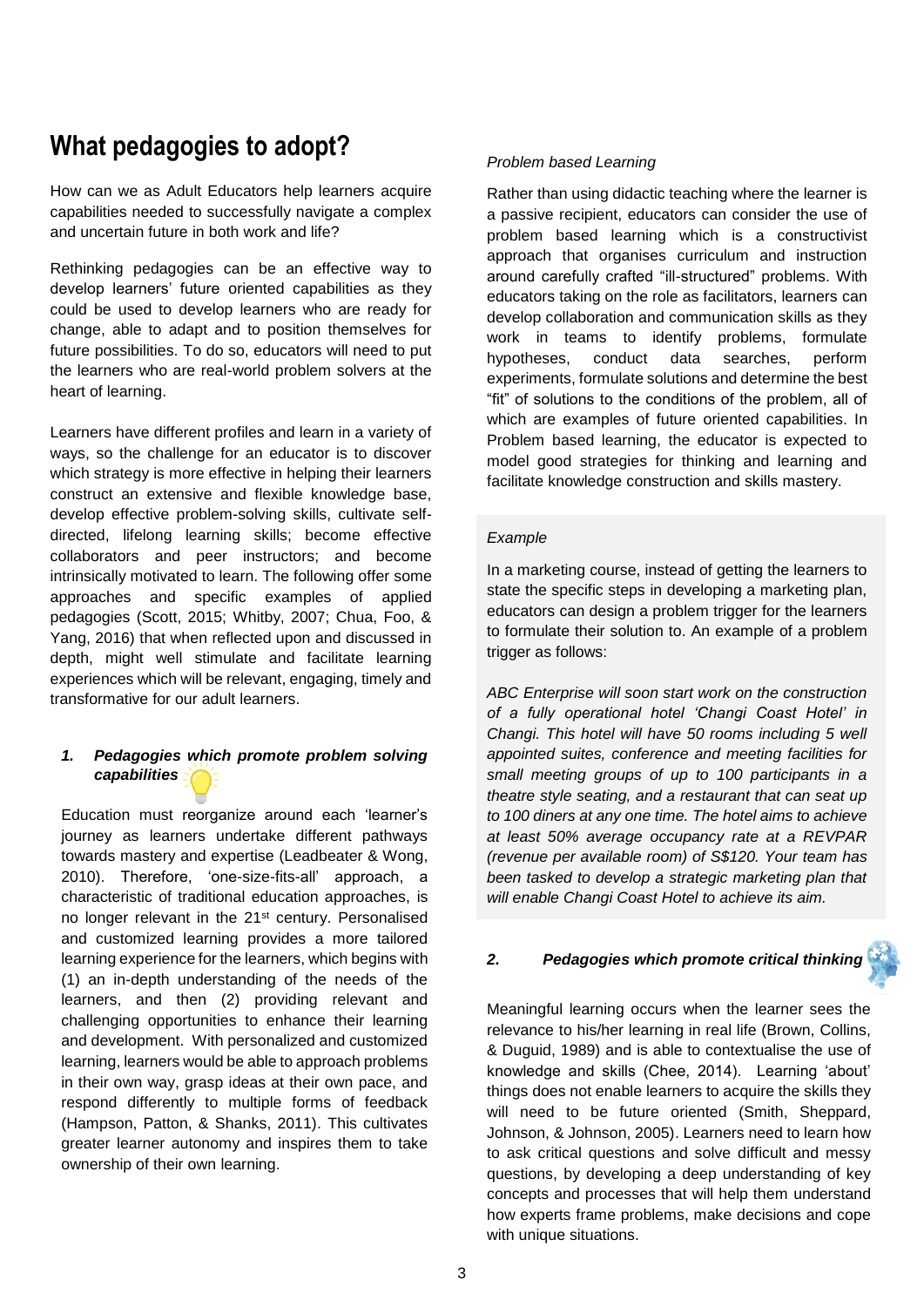#### *Teaching for understanding*

Teaching for understanding is a pedagogy which leads learners towards a thought-provoking approach when dealing with a topic, such as explaining, finding evidence in examples, generalizing, applying, making analogies, and representing the topic in new ways (synthesizing) (Blythe, 1998). The example below illustrates the use of assessment to assess performance holistically, including the qualities of what it means to "be" a pharmacist.

#### *Example*

To assess learners' proficiency in prescription assessment in a Pharmaceutical Compounding module, instead of getting the learners to explain the purposes of the different medication, educators can get the learners to give a list of medications and provide rationale for the choice of medications that will be prescribed to a pregnant lady who has been diagnosed with severe diabetes (a case study approach). As part of a holistic approach, performance assessment could also include learners' ability to communicate clearly, effectively and appropriately to the patient. This would contribute to the development of future oriented capabilities such as communication skills in our learners.

#### *3. Pedagogies which encourage collaboration and communication*

Communication capabilities such as clearly articulating ideas through speaking and/or writing are closely related to collaboration capabilities, such as working effectively with diverse teams, making compromises to accomplish a common goal, and assuming shared responsibility for collaborative work. Work teams are effective when team members are able to identify and communicate points of connection (shared goals, priorities, values) that transcend their differences and enable them to build relationships and to work together effectively (Davies, Fidler, & Gorbis, 2011).The development of these communication and collaboration capabilities can be developed through a variety of pedagogies to enhance holistic performance.

#### *Project based Learning*

Project based Learning (PBL) is a pedagogy where learners design their own project with workplace application in mind or on solving a problem originating from their work. Blending in work-based elements in the project will allow learning to be authentic, contextual and relevant (Institute for Adult Learning, 2016). PBL also offers opportunities for personalization, because it affords learners with an opportunity for in-depth investigation of topics through the use of complex projects with embedded learning issues and outcomes.

As learners work on their projects in teams, there is an implicit demand for them to communicate and collaborate, apply what they know, and what they have learnt, to co-construct personally-meaningful artefacts, products or other deliverables that are representations of their learning. With sufficient time and resources, learners are able to produce polished projects that are steeped in expertise. In project based learning, the educator is expected to guide the inquiry process and facilitate knowledge construction as well as clarify and explain the goals and expectations of the tasks that are to be completed. Assessment should address not just the project, but the team's performance. This can include self and peer assessment.

Problem based learning uses a problem to coach and trigger learning. The nature and scope of the problem can be scaled according to the desired learning outcomes. Unlike problem based learning, project based learning uses a project to coach and trigger learning, and is typically more extensive in scale in that there is an expectation for learners to apply and demonstrate their know-how through the creation of polished deliverables which are representations of expertise learnt.

#### *Example*

In an Aerospace Engineering module, instead of teaching and assessing the learners on the different aerospace engineering theories, the educators can get the learners to work on a semester long project which is to produce an airfoil prototype for lab testing. This project will allow learners to not only deepen their theoretical knowledge but also develop other future oriented capabilities (e.g. collaboration, transdisciplinarity, critical thinking, etc) progressively through the weeks and culminate in a polished deliverable.

## **Conclusion**

Educators need to understand learners as active meaning makers of their experiences. What this entails is the need for us as educators to purposefully design and incorporate opportunities or activities that will bring about a collaborative learning environment in which learners can acquire the knowledge and skills needed to successfully navigate a complex and uncertain future, regardless of the pedagogies that we have chosen to support and drive our curriculum. This paper therefore provides some suggestions in which educators might explore pedagogies relevant to their learners who require holistic approaches to address problems encountered in complex environments.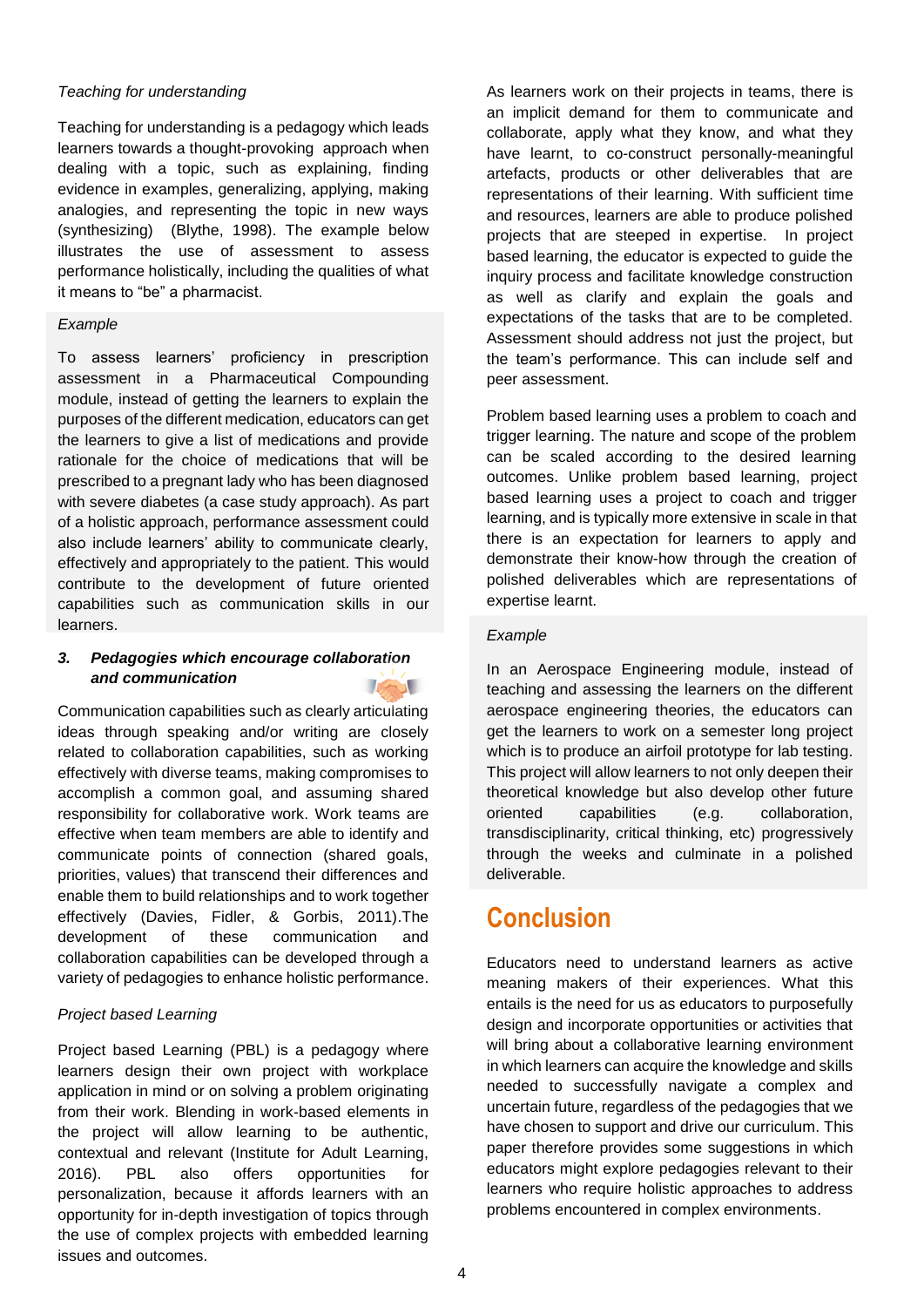#### References

- Barkley, E. F., Cross, K. P., & Major, C. H. (2005). *Collaborative Learning Techniques: A Handbook for College Faculty.* San Francisco: Jossey-Bass.
- Blythe, T. (1998). *The Teaching For Understanding Guide.* San Francisco: Jossey-Bass.
- Brown, J. S., & Duguid, P. (2000). *The Social Life of Information.* Boston: Harvard University Press.
- Brown, J. S., Collins, A., & Duguid, P. (1989). Situated cognition and the culture of learning. *Educational researcher, 18*(1), 32-42. Retrieved January 3, 2017
- Brown, P., Lauder, H., & Sung, J. (2015). *Global Value Chains and the Future of Higher Skills: evidence from Singapore and implications for the UK. London.* London: UK Commission for Employment and Skills.
- Carnevale, A., Smith, N., & Strohl, J. (2016). *Recovery: Job Growth and Education Requirements through 2020.* Washington, DC: Georgetown University.
- Casner-Lotto, J., & Benner, M. (2006). *Are they really ready to work? Employers' perspectives on the basic knowledge and applied skills of new entrants to the 21st century U.S. workforce.* USA: Human Resource Management.
- Chee, Y. (2014). Intentional learning with educational games: A Deweyan reconstruction. *Australian Journal of Education, 58*(1), 59-73.
- Chee, Y. S. (2014). Intentional learning with educational games: A Deweyan reconstruction. *Australian Journal of Education, 58*(1), 59-73.
- Chua, Y. H., Foo, E., & Yang, S. (2016). Getting to the Heart of Instructional Strategies Used in RP. *Education Review*, 1-6.
- Cope, B., & Kalantiz, M. (2015). *A Pedagogy of Multiliteracies: Learning By Design.* London: Palgrave Macmillan.
- David, J. H., & Howland, J. (2003). *Learning to solve problems with technology: a constructivist perspective.* Upper Saddle River, New Jersey: Pearson Education .
- Davies, A., Fidler, D., & Gorbis, M. (2011). *Future Work Skills 2020.* Palo Alto, California: Institute for the Future for University of Phoenix Research Institute.
- Edwards, A. (2017, March 20). *Rethinking Learning for a High-Skills Economy. Unpublished Manuscript*. Singapore: Institute for Adult Learning.
- Hampson, M., Patton, A., & Shanks, L. (2011). *10 ideas for 21st century education.* London: Innovation Unit. Retrieved May 26, 2017
- Institute for Adult Learning. (2016). *Blending Classroom with Work and Technology.* Singapore: Institute for Adult Learning.
- Knowles, M. (1984). *Andragogy in Action.* San Francisco: Jossey-Bass.
- Leadbeater, C., & Wong, A. (2010). *Learning from the extremes.* San Jose: Cisco Systems Inc. Retrieved May 26, 2017
- Ministry of Education. (2010). *21st Century Competencies*. Retrieved May 29, 2017, from Ministry of Education Singapore: https://www.moe.gov.sg/education/education-system/21st-centurycompetencies